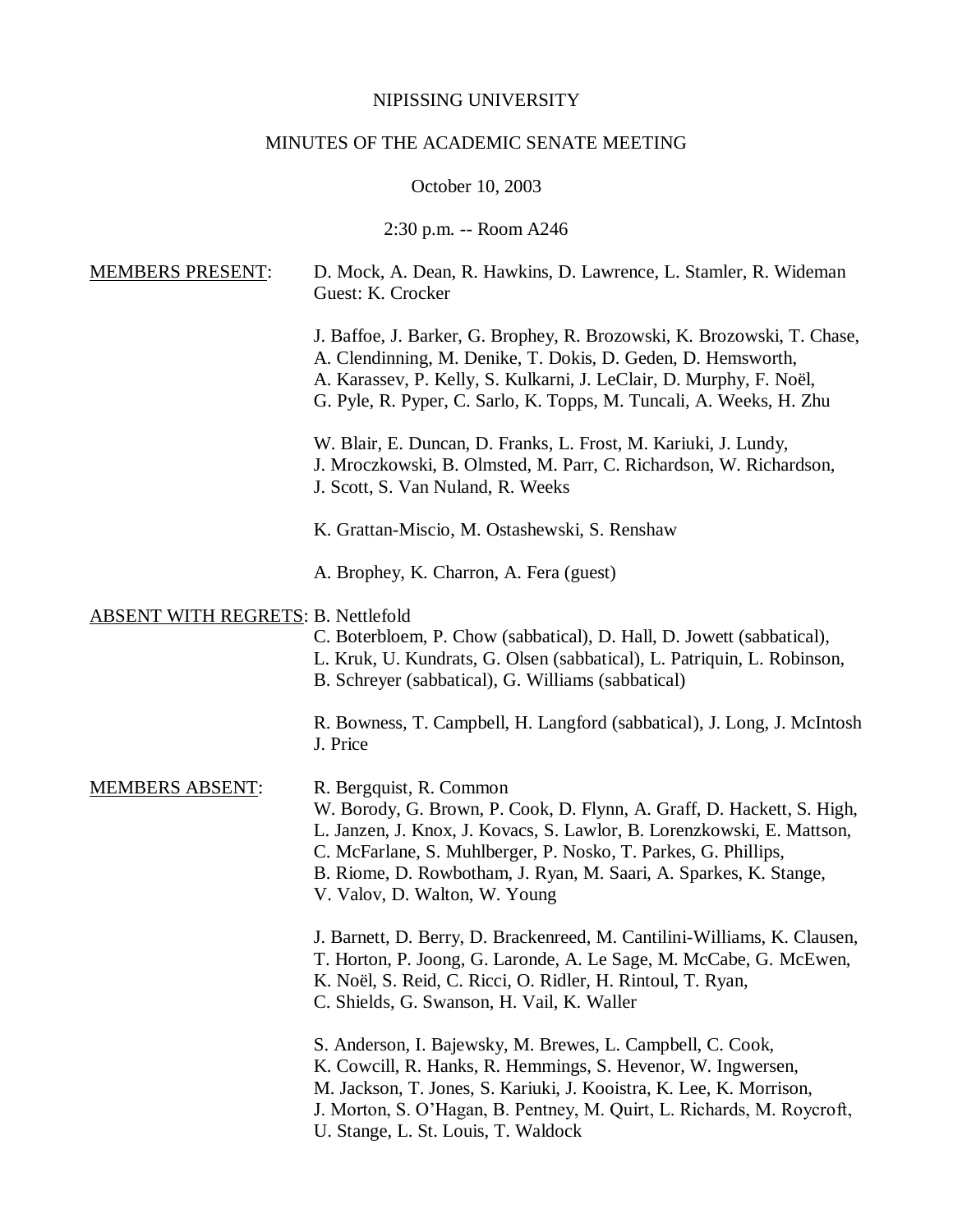Minutes of the Academic Senate Meeting October 10, 2003 Page 2

MOTION #1: Moved by J. Baffoe, seconded by B. Olmsted that the minutes of the regular meeting of the Academic Senate dated September 12, 2003 be adopted. CARRIED

## ANNOUNCEMENTS

The President introduced Ken Crocker, Executive Director of University Advancement, and asked him to provide a few comments. Mr. Crocker summarized the department's recent accomplishments, noting that, since 1999, \$4.98 million dollars have been raised and 1800 first-time donors have been attracted. Mr. Crocker stated that he hopes to meet with faculty members, individually, in order to discover their particular research interests. He described the government's current OSOTF program, Phase II, and its implications for Nipissing. He announced that the annual fundraising letter for building futures will be circulated in November and he encouraged the participation and support of all faculty members. Mr. Crocker stated that the advancement office is in the process of reviewing the various fundraising initiatives at the university. He gave an overview of the focus of his department for the next 12 months. He strongly encouraged faculty to bring forward any names of potential donors.

Senator Mock spoke briefly about his recent visit to the Bracebridge campus to meet with administration and faculty. According to the Registrar, current enrolment is similar to that of last year. The President stated that the campus is operating at capacity and is providing a service to the Muskoka community, but he emphasized the need for greater strategic thinking. Senator Mock announced that he has been given the mandate to begin a university-wide strategic planning process since most of the goals identified in 1995-2000 have been achieved. The exercise will focus on the vision of the institution 10 years hence; i.e., "what do we want to be?" Senator Mock noted the importance of having a serious discussion about our values. He stated that both the UMG and Board annual retreats will concentrate on a macro/big picture outlook and long-term planning. It is expected that a series of task groups will be created following the conclusion of the two retreats. The Board has asked the President to prepare an environmental scan paper which he will complete in January. Senator Mock gave a brief update on COU issues and stated that a tuition freeze is imminent. Nipissing was counting on a 2% increase; therefore, it is hoped that there will not be any clawbacks. He informed senators that COU is placing a high priority on graduate programs and this could have significant implications for the university.

Senator Hawkins informed Senate that he had signed five SSHRC applications and one CFI application for November 5; the results will be known by mid March. This represents a record number for Nipissing University. The Vice-President announced that the Library Committee had met to disburse the annual \$10,000 competition. He and the President were able to contribute more funds to cover most of the requests. Senator Hawkins informed senators that Jack Jones had presented a seminar on the Dreamweaver web page design and will schedule another workshop at a later date. Senator Hawkins stated that each department in Arts and Science will have access to the Dreamweaver setup. The Vice-President stated that the issue of technological malfunctions in the classroom has been a recurring topic at the faculty department luncheons. He asked the faculty to send him an e-mail regarding any technical problems they have experienced. He promised to work with the Academic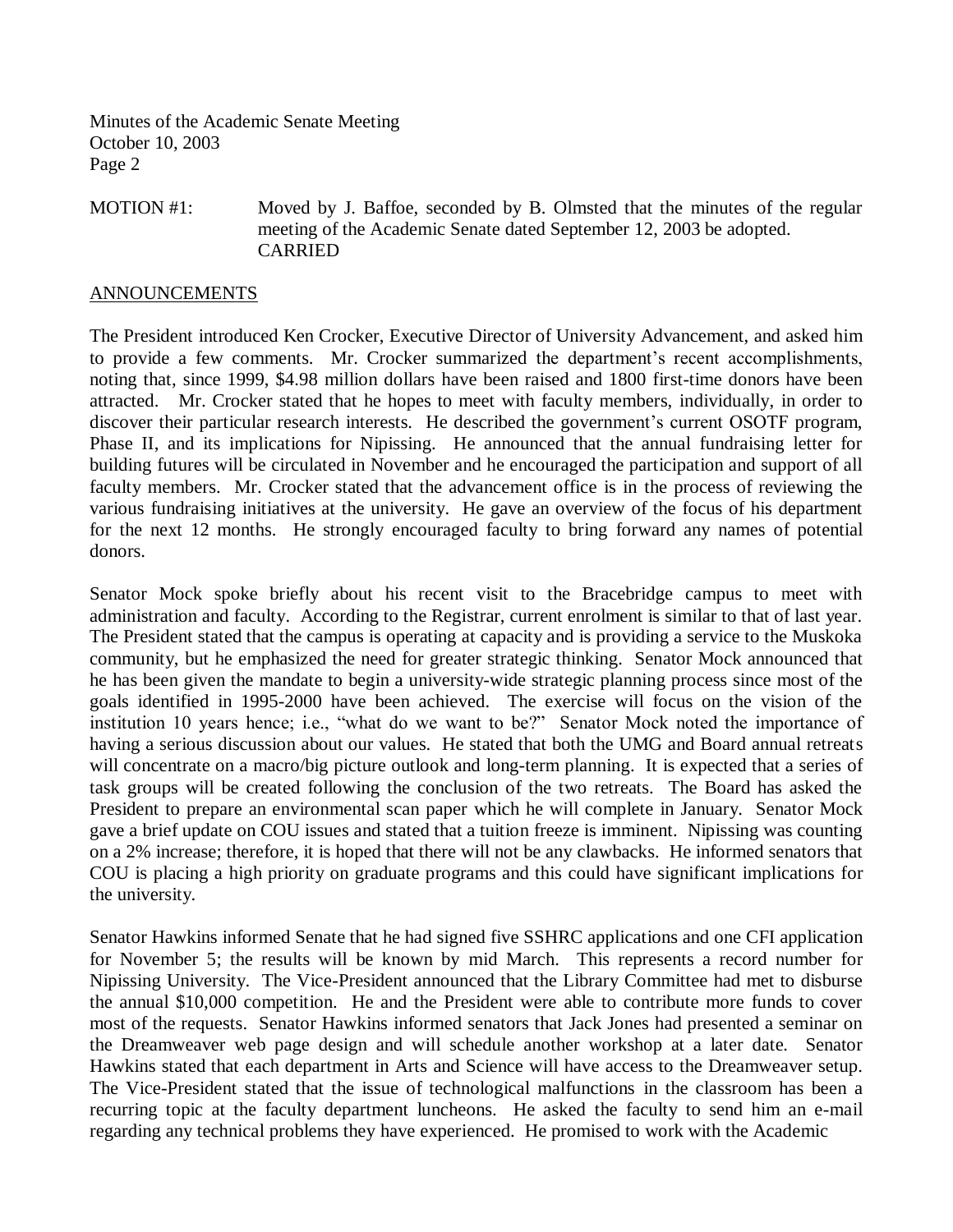Minutes of the Academic Senate Meeting October 10, 2003 Page 3

Computing Committee and UTS to try to alleviate the problems. Senator Hawkins announced that he would be organizing a series of brown bag luncheons that will feature short, informal presentations by faculty on their research.

Plans are underway to find a bookcase to house articles and books on research to be located in the front foyer. Senator Hawkins stated that he would be in Thunder Bay next week at meetings of the provincial and federal Vice-Presidents Academic. He will report on these meetings at the November Senate.

Senator Dean announced that the Office of the Dean of Arts and Science has collated copies of all the briefs presented to the Liberal caucus on access to postsecondary education at the meeting held last August. Senators may contact this office if they would like a copy of the paper.

Senator Wideman spoke on behalf of the Dean of Education who was in India on business. He advised senators that the written submission for the BEd accreditation process (consisting of 32 binders) was delivered to the Ontario College of Teachers. The Faculty is currently in the process of developing an "exhibits room" for the site visit of the accreditation team. He informed senators that there would be an opportunity for anyone interested to visit the exhibits room the week before December 8-12.

The Registrar announced a "charity run" organized by Senator Bajewsky to be held November 9 with the aim to raise \$3000 to build a new school in Cameroon, Africa. Nipissing has agreed to lend its name to this event that is open to all students, faculty, and staff at Canadore and Nipissing. Registration forms will be available on the web site. Senator Lawrence has further information, if required.

Admissions, Promotions and Petitions Committee

- MOTION #2: Moved by D. Lawrence, seconded by J. Scott that the Report of the Admissions, Promotions and Petitions Committee dated September 24, 2003 be received. CARRIED
- MOTION #3: Moved by D. Lawrence, seconded by J. Scott that the students listed on Appendix A, who have completed all requirements of their respective degrees, be admitted to their respective degrees in-course and that diplomas for the degrees be awarded. CARRIED

AMENDMENT OF BY-LAWS

MOTION #4: Moved by S. Van Nuland, seconded by M. Tuncali that Senate amend the membership of the Library Committee to include the Vice-President, Academic and Research as an ex-officio member. CARRIED